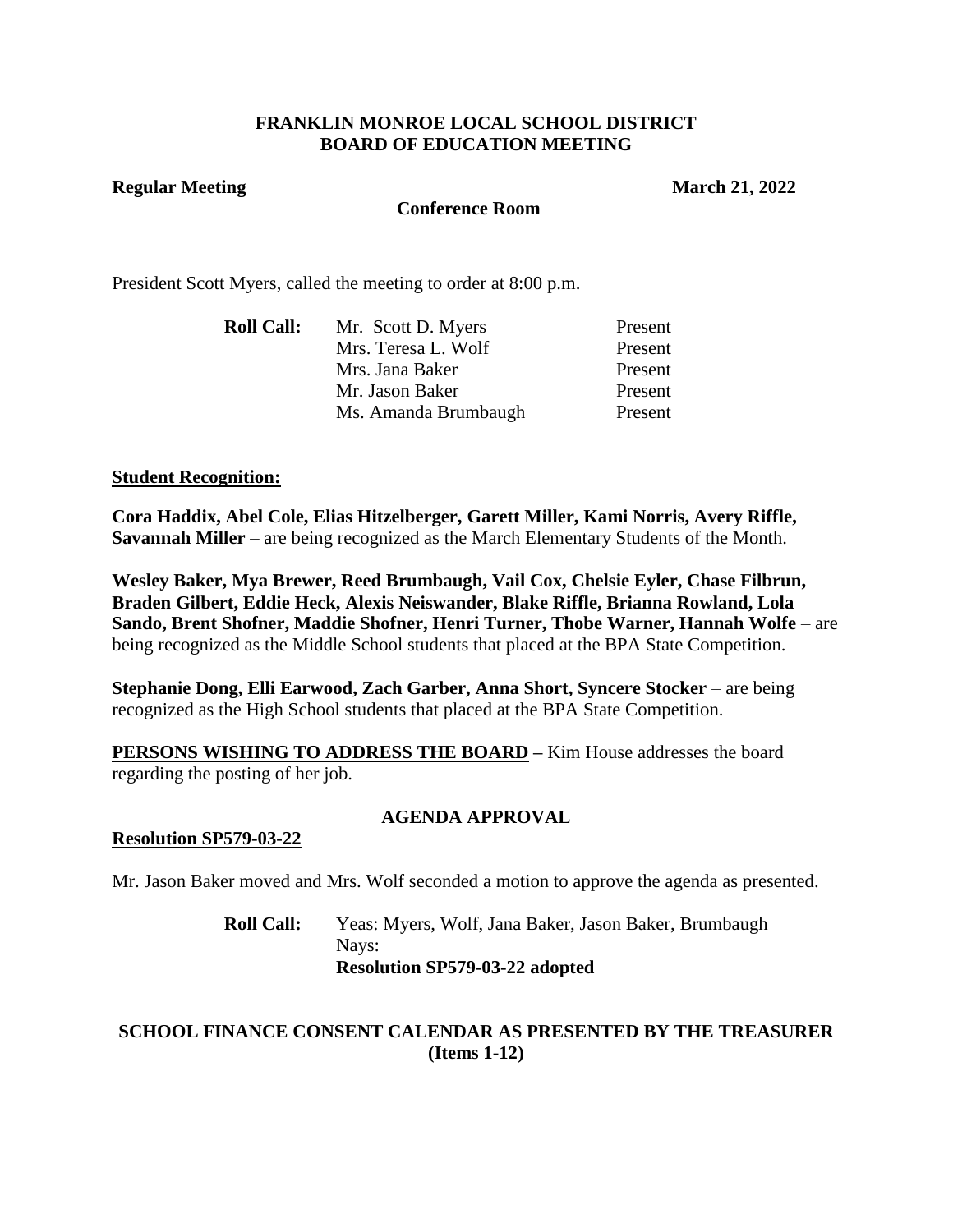## **Resolution SP580-03-22**

Ms. Brumbaugh moved and Mrs. Jana Baker seconded a motion to approve the following items as presented by the Treasurer.

> **Roll Call:** Yeas: Myers, Wolf, Jana Baker, Jason Baker, Brumbaugh Nays: **Resolution SP580-03-22 adopted**

- 1. The Treasurer recommends approving the minutes from the regular monthly meeting held February 14<sup>th</sup>, 2022 and Special Meeting held February 22, 2022.
- 2. The Treasurer recommends approving Bank Reconciliation, Expenditures, Financial Journal and accompanying documents.
- 3. The Treasurer recommends approving the donation of approximately \$500.00 worth of school supplies from the Greenville Elks Lodge.
- 4. The Treasurer recommends approving a contract with Weswurd, LLC in the amount of \$1,000 each fiscal year for Medicaid billing claims with service dates from July 1, 2022 through June 30, 2025.
- 5. The Treasurer recommends approval of a resolution accepting the 2022 amounts and rate determined by the Budget Commission and authorize necessary tax levies and certify them to the Darke County Auditor for Fiscal Year 2023.
- 6. The Treasurer recommends accepting a \$2,775.00 donation from the Darke County Coalition for a Healthy Darke County for the purpose of our student online safety and communication program.
- 7. The Treasurer recommends approving the records retention schedule for the disposal of records.
- 8. The Treasurer recommends approving the contract with Industrial Appraisal to provide inventory and valuation services.
- 9. The Treasurer recommends the establishment of activity fund 200-9028 for  $7<sup>th</sup>$  and  $8<sup>th</sup>$ grade funds.
- 10. The Treasurer recommends approving the establishment of fund 599-9322 for the Darke County Health Department Grant.
- 11. The Treasurer recommends approving the amended appropriations FY2022.
- 12. The Treasurer recommends accepting 20 boxes of Clorox Wipes from Wayne Healthcare.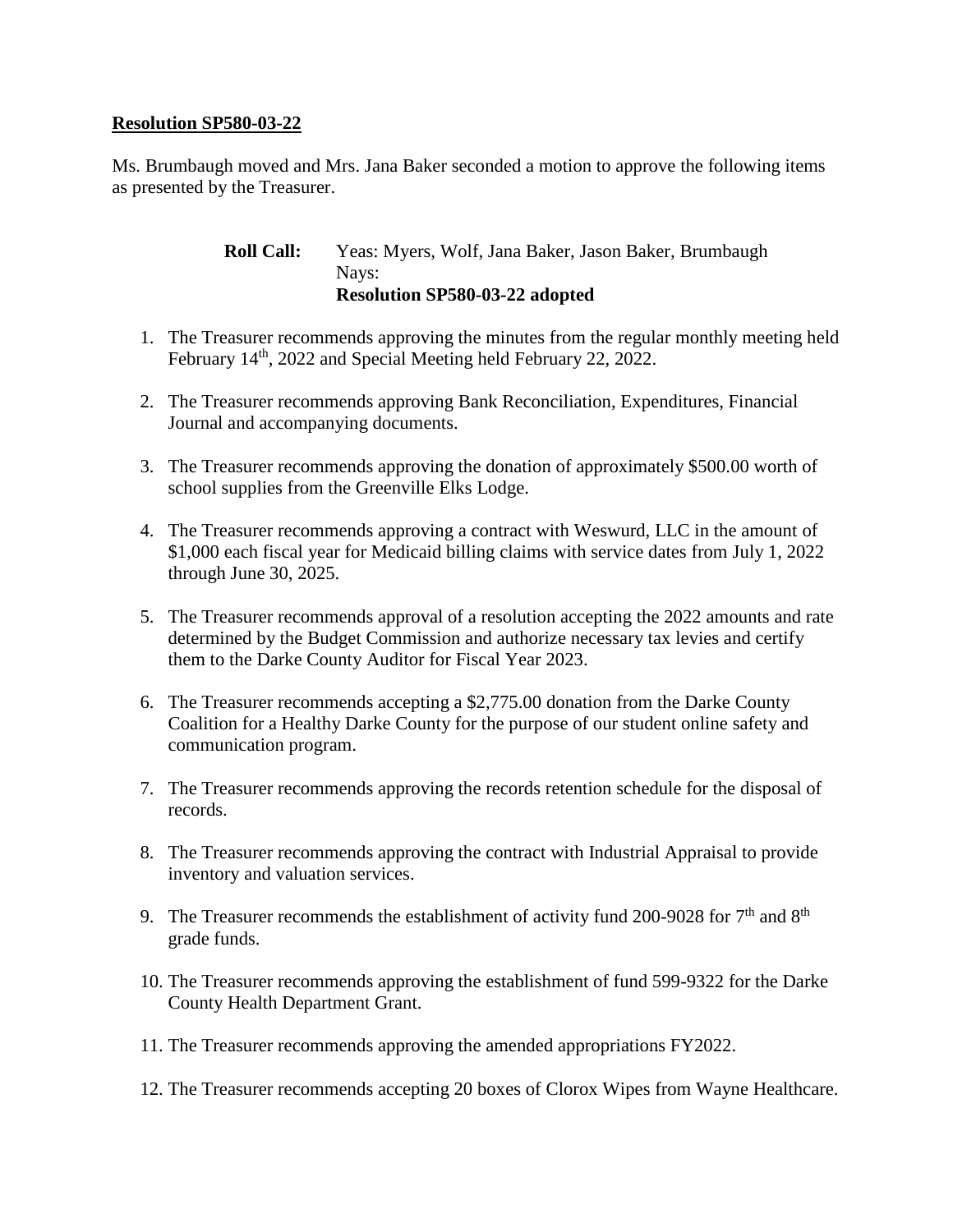## *END OF SCHOOL FINANCE CONSENT AGENDA*

## **ADMINISTRATIVE REPORTS**

## **Elementary Principal's Report – Megan Linder**

A. Building Overview

#### **Secondary Principal's Report – PJ Burgett**

A. Building Overview

#### **Superintendent's Report – Jeremy Pequignot**

- A. Overview of Agenda
- B. Facility Updates Keep banners as is in the old gym while it is being repainted.
- C. Retire/Hire Individuals Jim Gish, Lisa Wendel
- D. LifeWise Academy

# **SCHOOL BUSINESS CONSENT CALENDAR AS RECOMMENDED BY THE SUPERINTENDENT (Item 1-6)**

#### **Resolution SP581-03-22**

Ms. Brumbaugh moved and Mrs. Wolf seconded a motion to approve the following items as recommended by the Superintendent.

- **Roll Call:** Yeas: Myers, Wolf, Jana Baker, Jason Baker, Brumbaugh Nays: **Resolution SP581-03-22 adopted**
- 1. The Superintendent recommends the summer hours for the maintenance/custodial department to be Monday through Thursday starting Monday, June 6,2022 and ending Friday, August 5, 2022. Custodial and maintenance staff will have Monday through Thursday to accomplish their mandated work hours per week.
- 2. The Superintendent recommends the first reading of the following Board of Education policies: EEACC (Also JFCC), EEACC-R (Also JFCC-R), GCB-2, GCB-2-R, IGCD (Also LEB), IGCD-R (Also LEB-R), IGCH-R (Also LEC-R), IGCK, JFCC (Also EEACC), JFCC-R (Also EEACC-R), LEB (Also IGCD), LEB-R (Also IGCD-R), LEC-R (Also IGCH-R)
- 3. The Superintendent recommends approving a one-year contract with Meta Solutions for \$11,402.10 for IT Services provided during the 2022-2023 school year.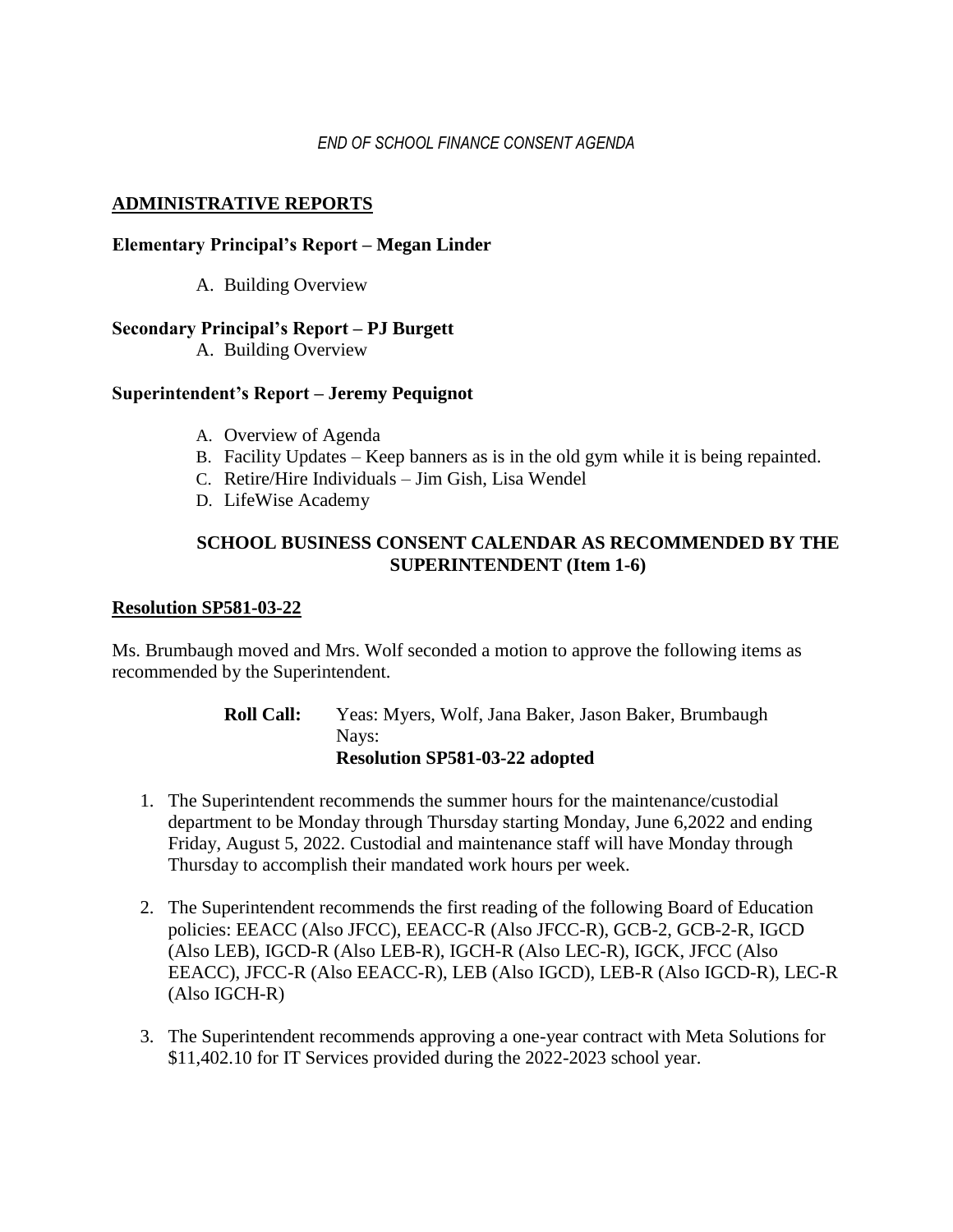- 4. The Superintendent recommends approving the Agreement with Heritage Park Board located in Versailles, Ohio for the use of Heritage Park on May 16, 2022.
- 5. The Superintendent recommends approving the out-of-state trip for Stephanie Dong along her chaperone, Sharon Maurice, to attend the BPA National Conference held in Dallas, Texas, from May 3-8, 2022.
- 6. Personnel
	- a. Professional Leaves

| <b>Ed Porter</b>        | 02/28/22            | LPDC Meeting, Darke County ESC               |
|-------------------------|---------------------|----------------------------------------------|
| <b>Kim Berner</b>       | 03/08/22, 03/15/22, | <b>EMIS Weekly Online Workshop</b>           |
|                         | 03/22/22, 03/29/22  | <b>Meta Solutions</b>                        |
| <b>Sharon Maurice</b>   | $03/10/22 -$        | <b>BPA State Convention</b>                  |
|                         | 03/11/22            |                                              |
| <b>Molly Riehle</b>     | 03/11/22            | <b>Professional Leave</b>                    |
| Kevin Bergman           | 03/16/22            | <b>District Ag Mechanics Skills Contest</b>  |
| Ami Coomer              | 03/16/22            | Career Exploration in Agriculture Field Trip |
| <b>Kim Berner</b>       | 03/17/22            | <b>ODE Monthly Meeting</b>                   |
| Chase Clark             | 03/18/22            | <b>Sinclair Portal Training</b>              |
| Sara Fox                | 03/23/22            | <b>Reading Recovery PD</b>                   |
| PJ Burgett              | 03/23/22            | Success Bound Conference, Sinclair           |
|                         |                     | Comm. Coll.                                  |
| Chase Clark             | 03/23/22            | Success Bound Conference, Sinclair           |
|                         |                     | Comm. Coll.                                  |
| <b>Kim Berner</b>       | 03/31/22            | <b>Gifted Reporting Online Training</b>      |
| Sara Novak              | 04/08/22            | Darke County Band Directors Meeting          |
| Angie Baker             | 04/08/22            | SADD Field Trip Chaperone                    |
| <b>Lindsey Tauscher</b> | 04/12/22, 04/13/22  | Kindergarten Screening                       |
| Angie Baker             | 05/20/22            | Seventh Grade Field Trip Chaperone           |

# *END OF SCHOOL BUSINESS CONSENT AGENDA*

## **Items Removed for Separate Action**

## **Resolution SP582-03-22**

Mr. Jason Baker moved and Mrs. Jana Baker seconded a motion to approve the agenda as presented by the Superintendent:

RESOLUTION AUTHORIZING REQUIRED THIRD GRADE ASSESSMENTS IN PAPER